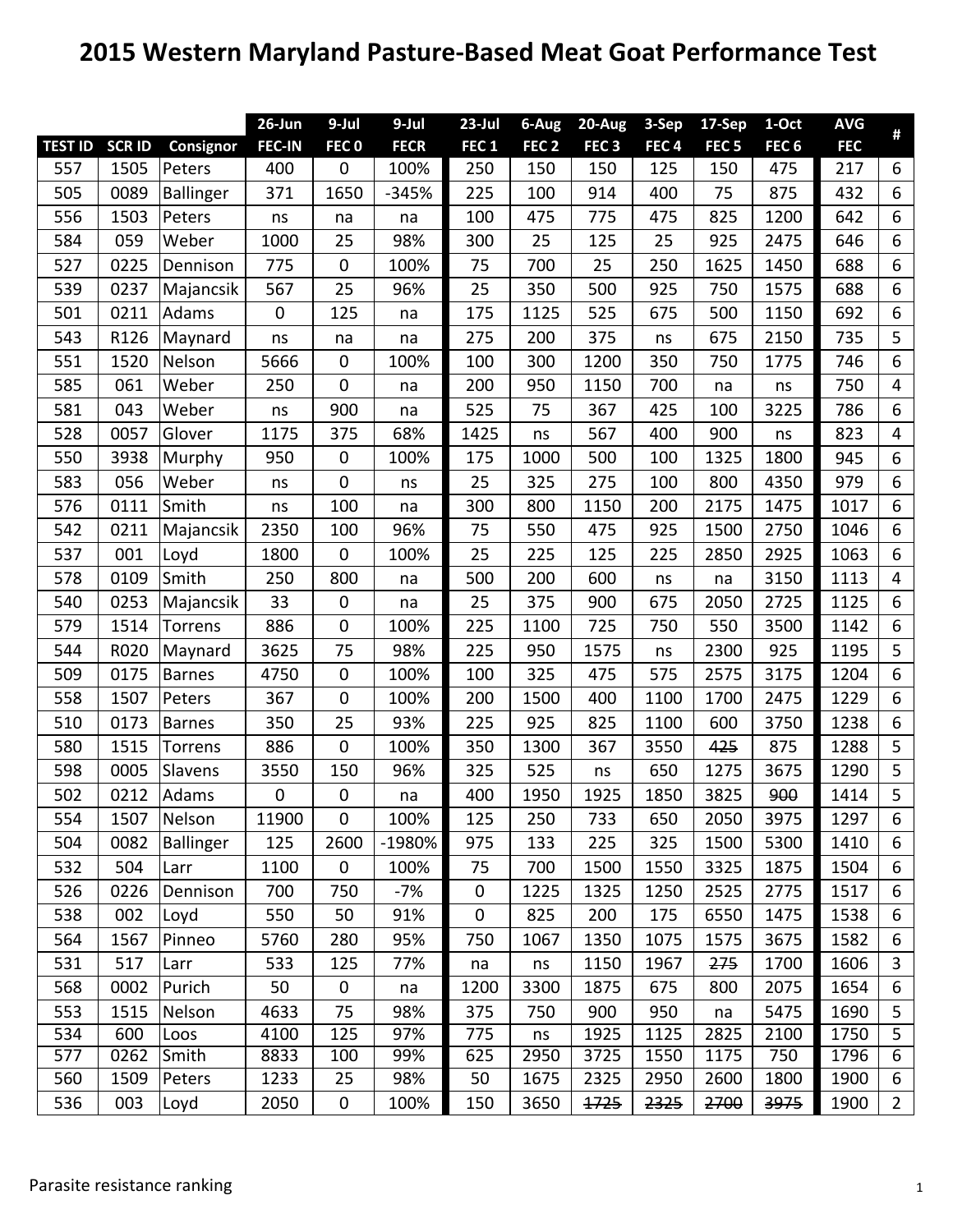## **2015 Western Maryland Pasture‐Based Meat Goat Performance Test**

|                |               |                  | 26-Jun        | $9$ -Jul         | $9-Jul$     | $23$ -Jul        | 6-Aug            | $20 - Aug$       | 3-Sep            | $17-$ Sep        | 1-Oct            | <b>AVG</b> | Ħ     |
|----------------|---------------|------------------|---------------|------------------|-------------|------------------|------------------|------------------|------------------|------------------|------------------|------------|-------|
| <b>TEST ID</b> | <b>SCR ID</b> | Consignor        | <b>FEC-IN</b> | FEC <sub>0</sub> | <b>FECR</b> | FEC <sub>1</sub> | FEC <sub>2</sub> | FEC <sub>3</sub> | FEC <sub>4</sub> | FEC <sub>5</sub> | FEC <sub>6</sub> | <b>FEC</b> |       |
| 575            | 0110          | Smith            | ns            | 0                | na          | 150              | 250              | 400              | 475              | 2900             | 7625             | 1967       | 6     |
| 563            | 1515          | Pinneo           | 8033          | 600              | 93%         | 850              | 2400             | 1275             | 1525             | 2000             | 4050             | 2017       | 6     |
| 511            | 0052          | Brown            | 366           | 57               | 84%         | 125              | 1075             | 1075             | 1150             | 2025             | 6767             | 2036       | 6     |
| 567            | 0005          | Purich           | 125           | 0                | na          | 1150             | 2050             | 2125             | 2425             | 2525             | 2625             | 2055       | 5     |
| 565            | 413           | Pursel           | $\mathbf 0$   | $\pmb{0}$        | na          | 545              | 2011             | 1682             | 1556             | 1983             | 3540             | 1852       | $6\,$ |
| 521            | 0114          | Cottrell         | ns            | 0                | na          | 475              | 650              | 1975             | 2175             | na               | 5629             | 2181       | 5     |
| 533            | 601           | Loos             | 3066          | 350              | 89%         | 825              | 2450             | 2225             | 2100             | 3700             | 2900             | 2213       | 6     |
| 547            | 3944          | Murphy           | 50            | 125              | na          | 125              | 1750             | 2325             | 2200             | 2725             | ns               | 2250       | 5     |
| 599            | 0087          | Reece            | 75            | $\pmb{0}$        | na          | 75               | 150              | 650              | 600              | 1350             | 10900            | 2288       | 6     |
| 586            | 0029          | Whelan           | 320           | $\pmb{0}$        | 100%        | $\pmb{0}$        | 1700             | 4325             | 4425             | 1950             | 2000             | 2400       | $6\,$ |
| 592            | 0064          | Wilborn          | 3000          | 0                | 100%        | 0                | 1000             | 1726             | 4450             | 5425             | 2050             | 2442       | $6\,$ |
| 529            | 530           | Larr             | 400           | 0.0              | 100%        | $\mathbf 0$      | 300              | 1050             | 1250             | 1075             | 11240            | 2486       | 6     |
| 590            | 0062          | Wilborn          | 1200          | 0                | 100%        | 50               | 2550             | 2175             | 1550             | 4250             | 4450             | 2504       | 6     |
| 548            | 3847          | Murphy           | 1400          | 200              | 86%         | 725              | 3225             | 2225             | 2650             | 3475             | 1475             | 2610       | 6     |
| 525            | 0224          | Dennison         | 1875          | $\pmb{0}$        | 100%        | 100              | 1400             | 1575             | 1425             | 2725             | 8900             | 2688       | 6     |
| 535            | 704           | Loos             | 4880          | 1600             | 67%         | 2400             | 5025             | 3675             | 1650             | 2725             | 1400             | 2830       | 5     |
| 574            | 0108          | Smith            | 1000          | 275              | 73%         | 575              | 4800             | 3400             | 3075             | 2925             | 2650             | 2904       | 6     |
| 588            | 0042          | Whelan           | 2450          | 25               | 99%         | 75               | 2550             | 1250             | 2975             | 7825             | 4200             | 2935       | 5     |
| 514            | 0051          | Brown            | 200           | $\pmb{0}$        | na          | 150              | 1025             | 1275             | 2025             | 2275             | 11175            | 2988       | 6     |
| 530            | 513           | Larr             | 1200          | 0                | 100%        | 150              | 375              | 500              | 1425             | 1175             | 14775            | 3067       | 6     |
| 562            | 1503          | Pinneo           | 5366          | 425              | 92%         | 625              | 3200             | 2000             | 2725             | 4200             | 5650             | 3067       | 6     |
| 503            | 0087          | Ballinger        | 3075          | 3475             | $-13%$      | 1950             | 6850             | 550              | 5100             | 725              | 1175             | 3125       | 5     |
| 506            | 0088          | Ballinger        | 1866          | 1300             | 30%         | 5800             | 250              | 75               | 275              | 1900             | 8025             | 3250       | 5     |
| 570            | 0085          | Reece            | 1300          | 500              | 62%         | 825              | 1200             | 1900             | 2075             | 2825             | 12550            | 3563       | $6\,$ |
| 522            | 0117          | Cottrell         | 6650          | 0                | 100%        | 175              | 1700             | 900              | 1075             | 1400             | 16550            | 3633       | 6     |
| 582            | 045           | Weber            | 400           | 100              | 75%         | 325              | ns               | 4700             | 3300             | 4050             | 6800             | 3835       | 5     |
| 523            | 0227          | Dennison         | 1228          | 100              | 92%         | $\boldsymbol{0}$ | 1650             | 800              | 875              | 3275             | 16886            | 3914       | 6     |
| 541            | 0222          | Majancsik        | 7175          | 25               | 100%        | 50               | 1425             | 4025             | 4525             | 10425            | 5425             | 4090       | 5     |
| 508            | 0162          | <b>Barnes</b>    | 1400          | 80.0             | 94%         | 1725             | 3675             | 6550             | 4750             | 4400             | error            | 4220       | 5     |
| 507            | 0086          | <b>Ballinger</b> | 1825          | 675              | 63%         | 625              | 2850             | 5275             | 5900             | 6900             | 4550             | 4310       | 5     |
| 587            | 0041          | Whelan           | 1440          | 333              | 77%         | 550              | 2425             | 3125             | 2925             | 5475             | 11775            | 4379       | 6     |
| 559            | 1517          | Peters           | 1200          | 0                | 100%        | 175              | 1175             | 2500             | 1950             | 7625             | 13600            | 4504       | 6     |
| 549            | 3737          | Murphy           | 2275          | 250              | 89%         | 1250             | 1225             | 2875             | 5925             | 5800             | 10850            | 5335       | 6     |
| 512            | 0053          | Brown            | 600           | 150              | 75%         | 829              | 6325             | 4450             | 5725             | 4500             | 11350            | 5530       | 6     |
| 566            | 0001          | Purich           | 267           | $\pmb{0}$        | na          | 525              | 2000             | 4650             | 7825             | 12675            | 5500             | 5535       | 5     |
| 515            | 0056          | <b>Brown</b>     | error         | 75               | na          | 1600             | 6225             | 1375             | 2400             | 4350             | 17275            | 5538       | 6     |
| 561            | 1501          | Pinneo           | 5320          | 1750             | 67%         | 325              | 4750             | 10525            | 6850             | 2725             | 3925             | 5613       | 4     |
| 600            | 0223          | Dennison         | 1900          | 25               | 99%         | 175              | 800              | ns               | 1000             | 5150             | 21025            | 5630       | 5     |
| 546            | 3953          | Murphy           | 1040          | 50               | 95%         | 300              | 5600             | 4800             | 5725             | 6875             | 7225             | 6045       | 6     |